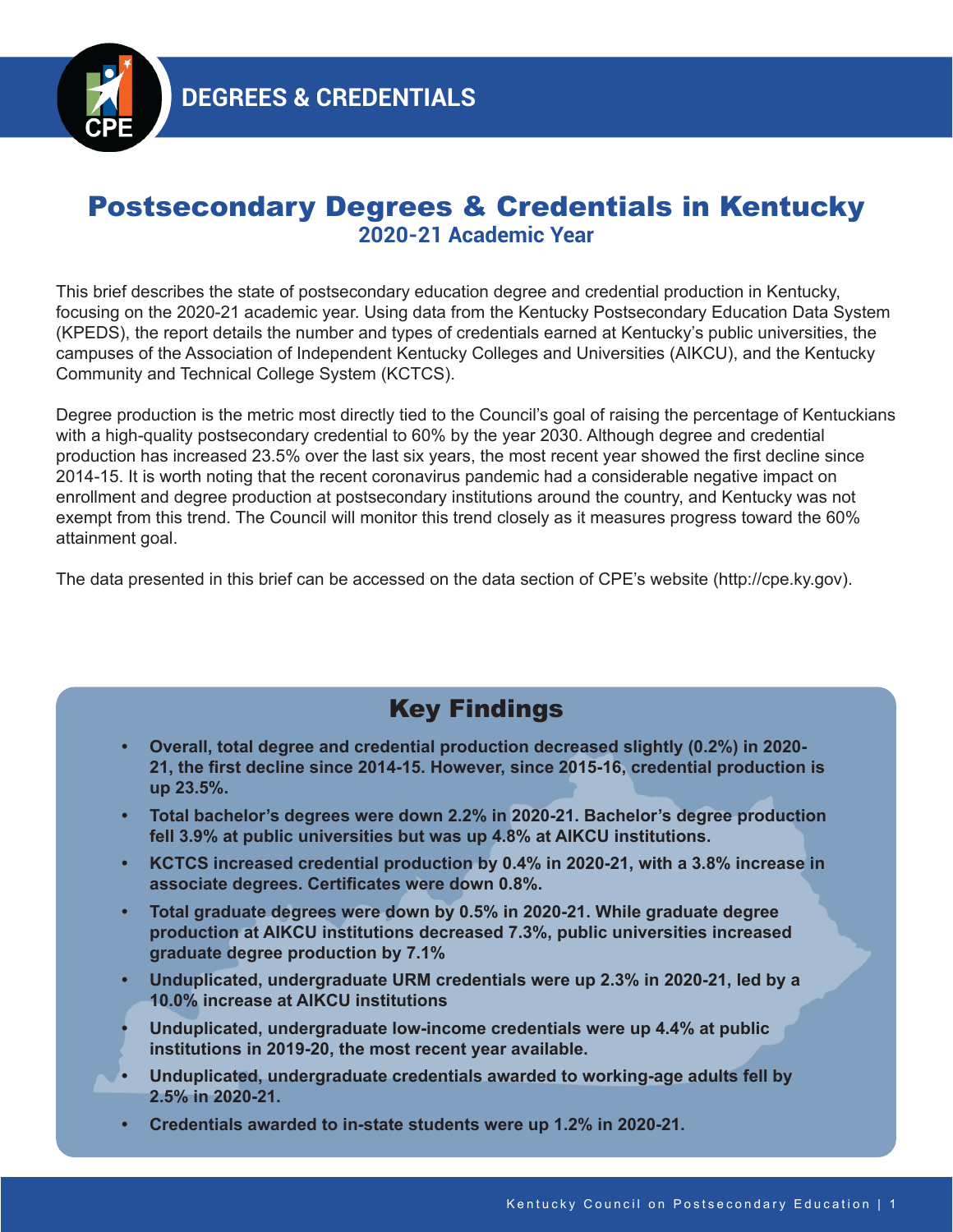

# **Figure 1. Total Degrees & Credentials Awarded, by Degree Level**

Over the last six years, total degree production at Kentucky public, AIKCU and KCTCS institutions has increased by 23.5%. However, for the first time since 2014-15, total degrees decreased slightly in 2020-21, falling from 81,482 in 2019-20 to 81,317, a 0.2% dip. Total degrees and credentials awarded include diplomas, undergraduate certificates, associate degrees, bachelor's degrees, master's degrees, specialist, degrees, doctoral degrees and postgraduate certificates.

## **Figure 2. Total Bachelor Degrees Awarded, Public & AIKCU**



In 2020-21, public universities experienced a 3.9% decrease in bachelor's degrees awarded. AIKCU institutions, on the other hand, increased bachelor's degree production by 4.8% over the previous year. Since 2015-16, bachelor's degrees have increased 1.7% at public universities and 6.9% at AIKCU institutions. Of all total bachelor's degrees conferred, 33.5% were in STEM fields (Science, Technology, Engineering and Mathematics), and 14.4% were awarded to underrepresented minority students.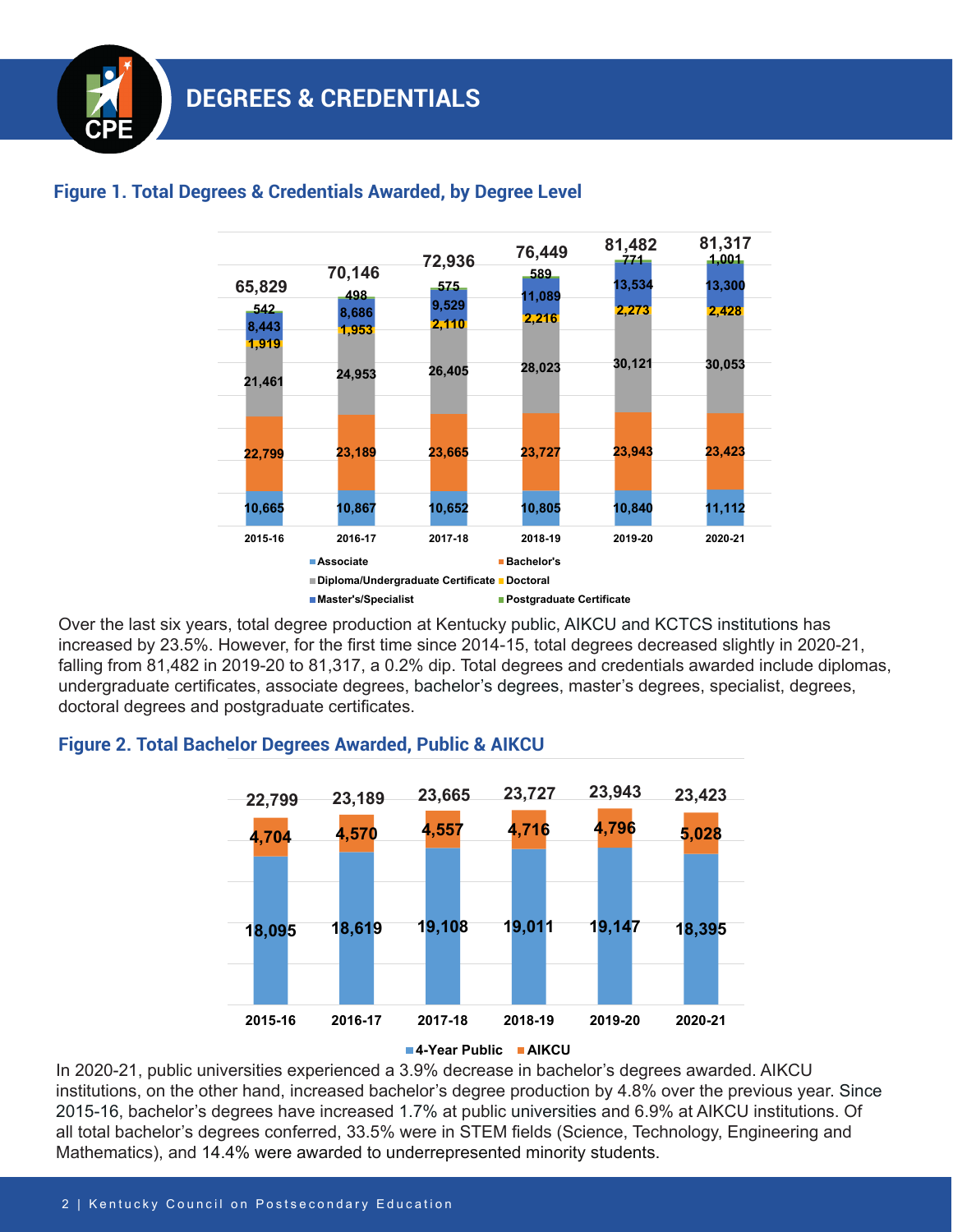

### **Figure 3. Total KCTCS Credentials Awarded**

As a system, KCTCS awards associate degrees, undergraduate certificates and diplomas. Total degrees and credentials awarded by KCTCS institutions were up slightly in 2020-21 (0.4%) but have increased by 28.3% since 2015-16 (duplicated degree counts). Although certificates decreased 0.8% over last year, gains in shortterm certificates have driven much of Kentucky's overall credential growth, increasing 40.4% since 2015-16. Associate degrees were up 3.8% over last year and have increased 7.0% since 2015-16. STEM credentials comprised 35.5% of all KCTCS credentials awarded in 2020-21, increasing by 1.5% over the previous year. URM credentials at KCTCS grew faster than the overall total, increasing 4.3% over the previous year and by 46.1% since 2015-16.



#### **Figure 4. Total Graduate Degrees Awarded, Public & AIKCU**

Figure 4 reflects all graduate degrees awarded by Kentucky's public and AIKCU institutions, including master's, doctoral and specialist degrees. While total graduate degrees have increased 49.3% since 2015-16, that number fell by 0.5% in 2020-21, from 15,807 in 2019-20 to 15,728. In 2020-21, graduate degrees increased 7.1% at public universities and decreased 7.3% at AIKCU institutions. Master's degrees are the biggest portion of total graduate degrees. They decreased by 2.3% in 2020-21, but have increased 57.5% since 2015-16.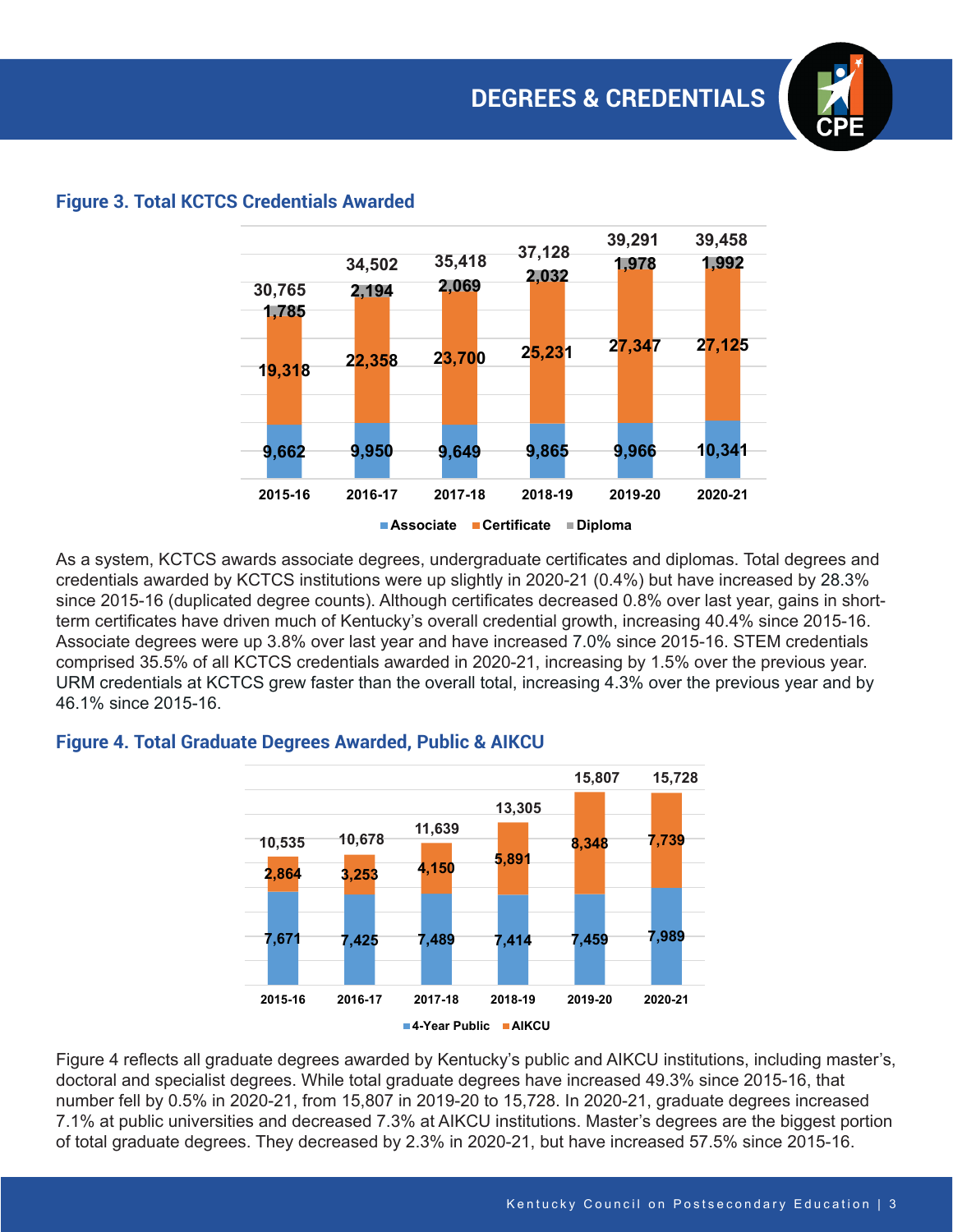

### **Figure 5. Undergraduate Degrees & Credentials Awarded to URM Populations, by Sector**

Figure 5 shows unduplicated, undergraduate degrees and credentials awarded to URM students at public, AIKCU and KCTCS institutions. Between 2019-20 and 2020-21, total URM degree production increased by 2.3%. The following data points were calculated using unduplicated degree and credential counts:

- At public universities, URM degrees decreased 0.7% from the previous year but have increased 26.4% since 2015-16.
- At AIKCU institutions, URM degrees increased 10.0% from the previous year and were up 22.4% since 2015-16.
- At KCTCS institutions, URM credentials increased 3.5% from the previous year and were up 55.8% since 2015-16.
- Total credentials awarded to Hispanic students increased 4.1% over last year and were up 77.5% since 2015-16.
- Total credentials awarded to Black students increased 3.0% over last year and were up 13.7% since 2015-16.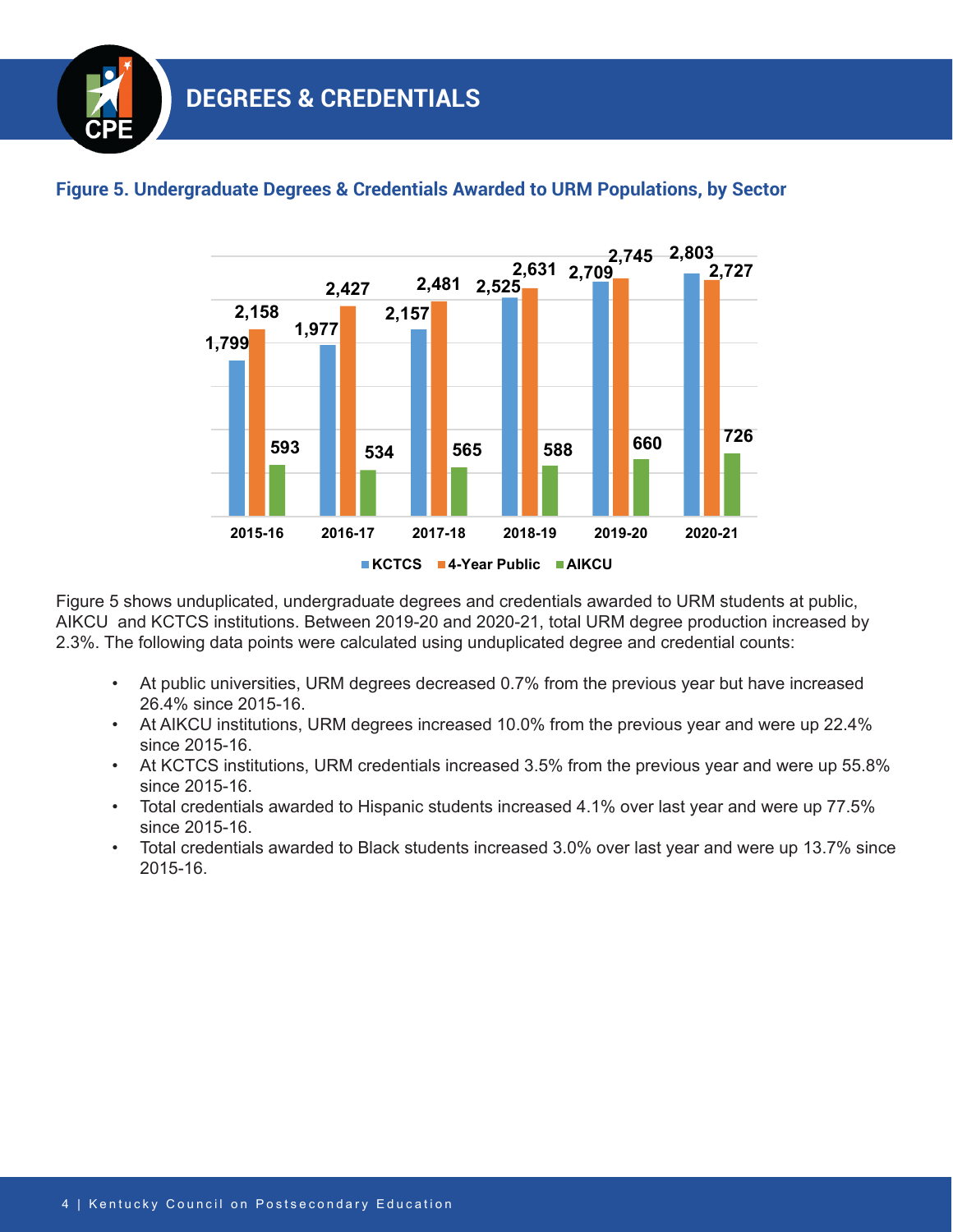

### **Figure 6. Undergraduate Degrees & Credentials Awarded to Low-Income Students, Public**

CPE collects undergraduate degrees awarded to low-income students at public institutions only, so Figure 6 does not include AIKCU institutions. Due to the way data is collected, low-income degree counts for 2020-21 are not yet available. Overall, unduplicated, undegraduate degrees awarded to low-income students increased 4.4% from the previous year and were up 8.1% since 2015-16. Public universities increased low-income degrees by 0.3% over last year, but that number has decreased by 3.1% since 2015-16. KCTCS increased low-income degrees by 7.5% in 2019-20 and by 17.6% since 2015-16.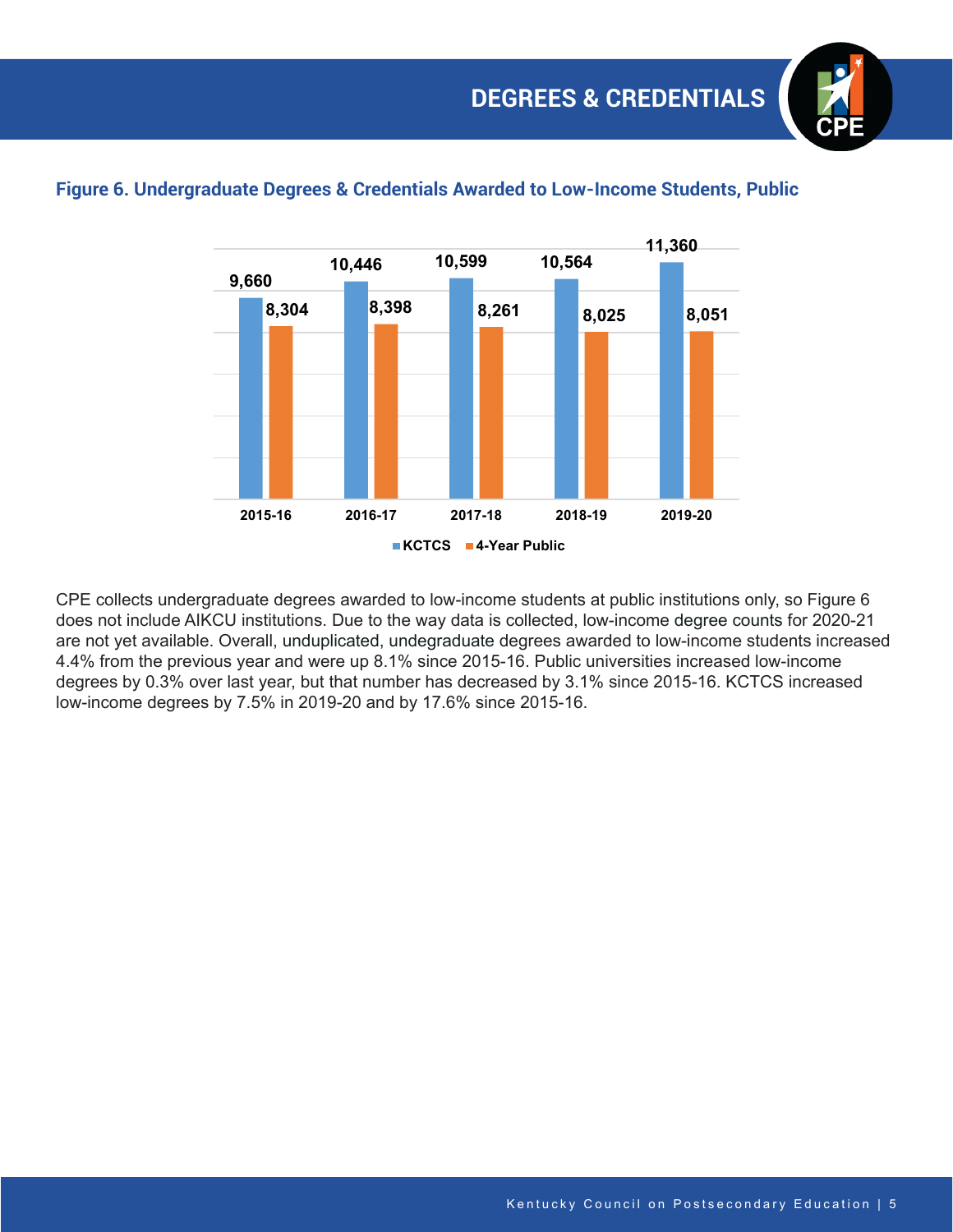

## **Figure 7. Undergraduate Degrees & Credentials Awarded to In-State Students, by Sector**

This graph represents the unduplicated number of undegraduate credentials awarded to in-state students at public, KCTCS and AIKCU\* institutions. Credentials awarded to Kentucky students increased 1.2% in 2020-21 and were up 16.7% since 2015-16.

- At public universities, degrees awarded to in-state students decreased 4.5% in 2020-21 and by 2.9% over the last six years.
- At AIKCU institutions, degrees awarded to in-state students increased 6.2% in 2020-21 and by 10.9% over the last six years.
- At KCTCS institutions, credentials awarded to in-state students increased 4.8% in 2020-21 and by 38.1% over the last six years.
- In 2019-20, in-state, low-income credential earners comprised 52.9% of all Kentucky credential earners at public and KCTCS institutions.
- In 2020-21, in-state, URM credential earners comprised 13.5% of all Kentucky credential earners at public, AIKCU and KCTCS institutions.
- In 2020-21, in-state, STEM credential earners comprised 39.5% of all Kentucky credential earners at public, AIKCU and KCTCS institutions.

\*AIKCU does not report degrees awarded to in-state students. To obtain this count, CPE applied the state/country of origin filter to total degrees awarded.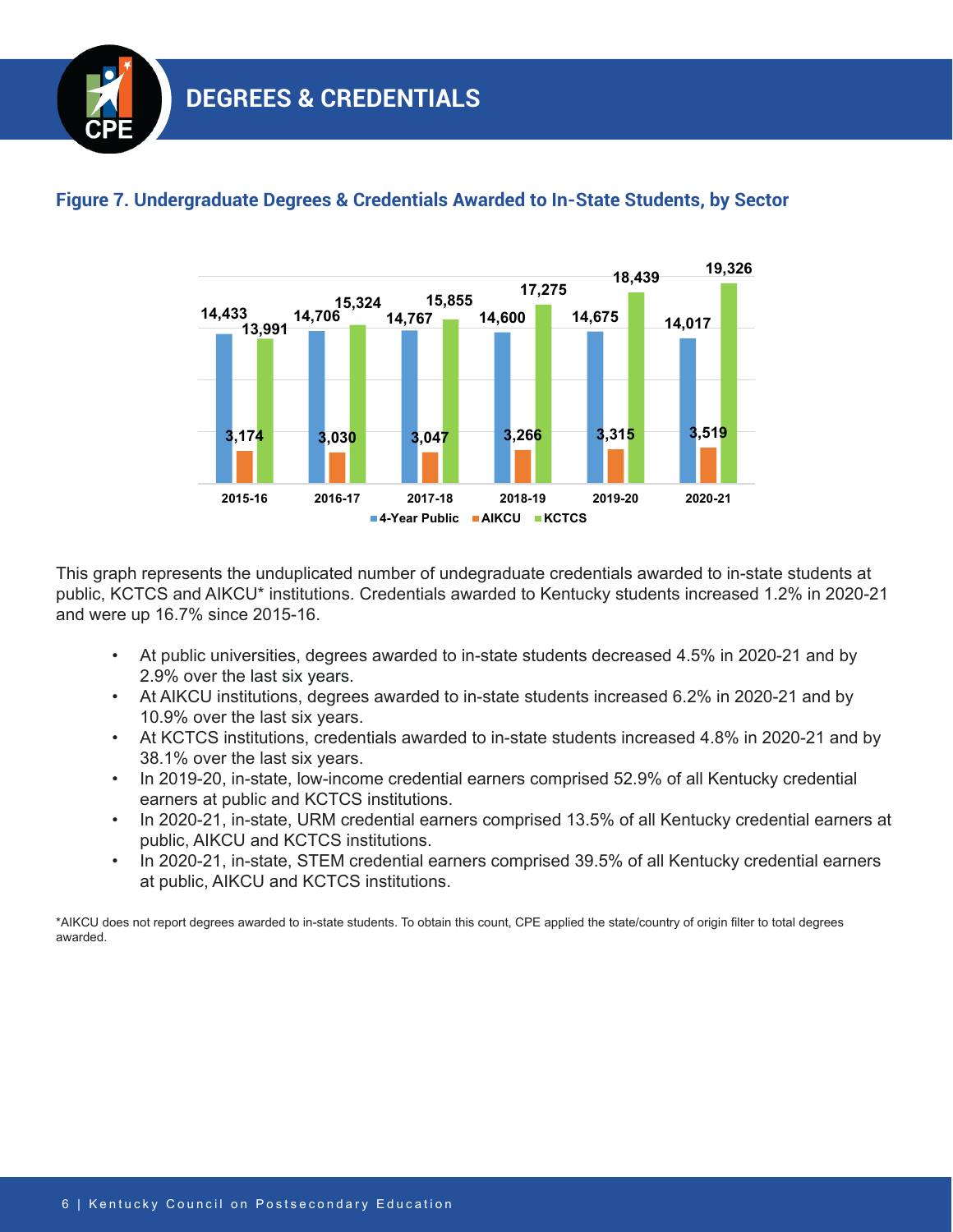

### **Figure 8. Degrees & Credentials Awarded to Working-Age Adults, by Sector**

**KCTCS 4-Year Public AIKCU**

Figure 8 represents the total unduplicated number of undergraduate credentials awarded to working-age adults at public, KCTCS and AIKCU institutions. "Working-age" is defined as between the ages of 25-64. Since the number of traditional-age high school graduates is declining, enrolling more undereducated adults is necessary to reaching the 60% statewide attainment goal. Degrees awarded to working-age adults declined by 2.5% in 2020-21, but were up slightly (0.7%) since 2015-16.

- At public universities, degrees awarded to working-age adults decreased 14.1% over last year and by 27.5% over the last six years.
- At AIKCU institutions, degrees awarded to working-age adults degree increased 8.5% over last year and by 12.0% over the last six years.
- At KCTCS institutions, credentials awarded to working-age adults increased 1.9% over last year and by 19.4% over the last six years.
- In 2019-20, working-age, low-income credential earners comprised 65.5% of all in-state degree earners at public and KCTCS institutions.
- In 2020-21, working-age, URM credential earners comprised 15.5% of all in-state credential earners at public, AIKCU and KCTCS institutions.
- In 2020-21, working-age, STEM credential earners comprised 43.9% of all in-state credential earners at public, AIKCU and KCTCS institutions.